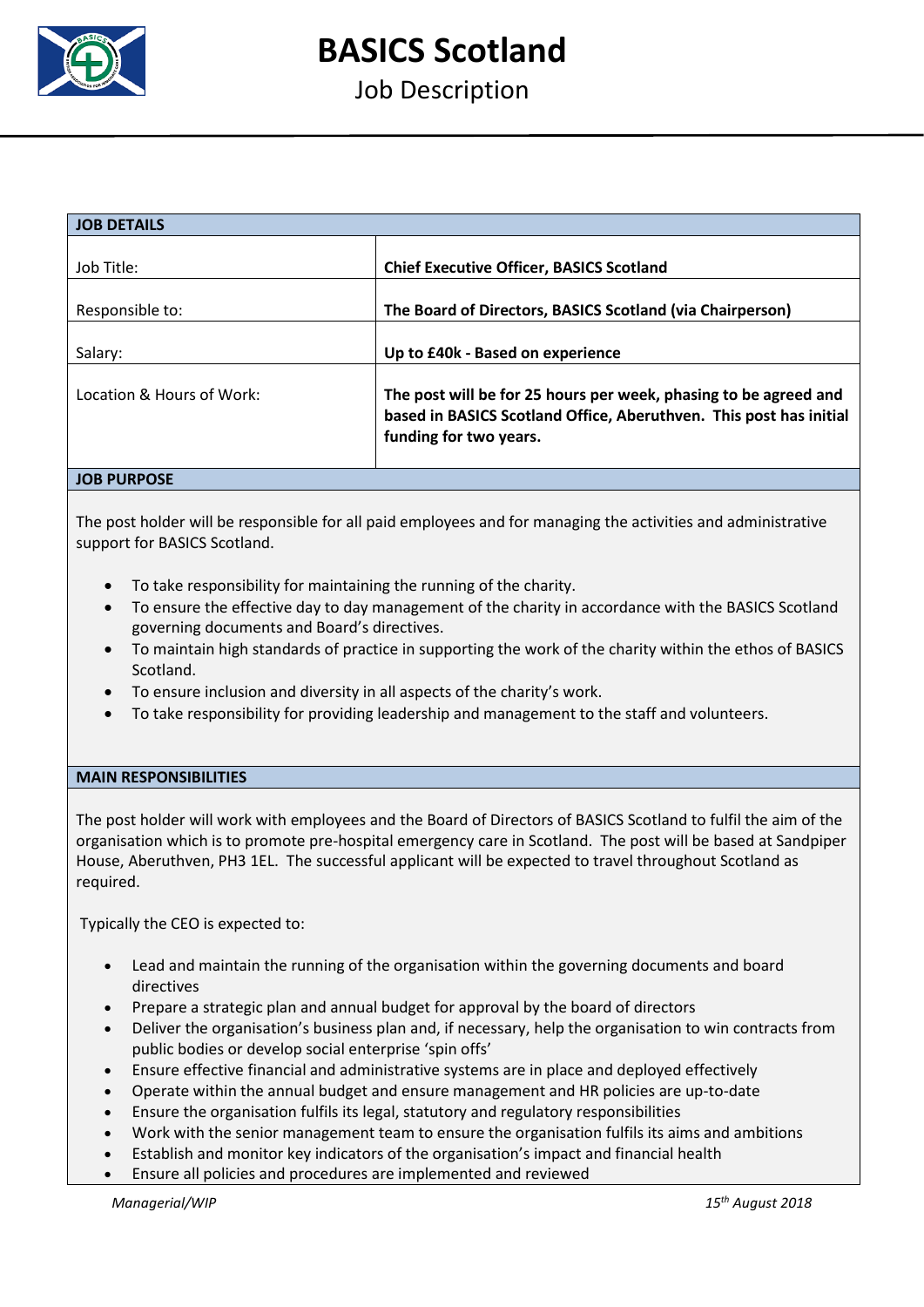- Maintain awareness of risks and changes in the external environment that affect the organisation
- Build an effective working relationship with the chair of the board
- Supply regular reports to the board and attend the board and any sub-committee meetings as required
- Help to ensure a sustainable income from individual, corporate, legacy and trust donations and initiate, develop and support new sources of funding
- Ensure there are appropriate procedures in place for the timely and effective recruitment of staff and volunteers to meet the organisations needs within agreed parameters
- Ensure the organisation's staff and volunteers are focused on achieving its mission and aims through appropriate review and supervision
- Establish mechanisms for listening to the views of beneficiaries on the organisation's performance
- Build relationships with politicians, the media, government officials and the communities served in order to advance the organisation's aims
- Represent the organisation at external events and publicity opportunities
- Represent the organisation to the media and give interviews

#### **ROLE OF BASICS SCOTLAND**

BASICS Scotland has provided high quality immediate care training to health professionals in Scotland since 1993. BASICS Scotland provides a variety of educational courses including immediate medical care courses, pre hospital paediatric care courses, major incident courses and emergency medicine courses. Many of these courses are run under license from other organisations such as the Advanced Life Support Group and the Faculty of Pre Hospital Care of the Royal College of Surgeons, Edinburgh. BASICS Scotland works closely with The Sandpiper Trust. The Sandpiper Trust provides Sandpiper Bags to health service professionals who have completed immediate care training. As well as providing bags, the Trust has provided vehicle locators and additional equipment to responders. In addition, it has provided training equipment, including simulators to BASICS Scotland. This valuable symbiotic relationship makes BASICS Scotland unique amongst training providers in that not only do we provide education, we also provide participants with the equipment they are taught to use.

BASICS Scotland receives funding from the National Health Service Education Scotland (NES). It achieves its educational aims by delivering courses, in convenient locations and by using remote learning technologies, throughout Scotland. BASICS Scotland aims to provide all its educational courses in the most supportive, informal and convenient manner as possible to those attending its courses.

In addition to providing training courses, we co-ordinate local Responder Schemes throughout remote and rural Scotland and work closely with Scottish Ambulance Service, the Emergency Medical Retrieval Service and hospital based pre-hospital care teams based in Scotland.

BASICS Scotland Responders are rural GP's, Nurses and Paramedics who have received additional training through BASICS Scotland. Each of our Responders is provided with equipment including a Sandpiper Bag and access to a defibrillator. Many Responders have also been issued with an automatic Vehicle Locator System to allow contact with their local Ambulance Control and tracking of their vehicle's location.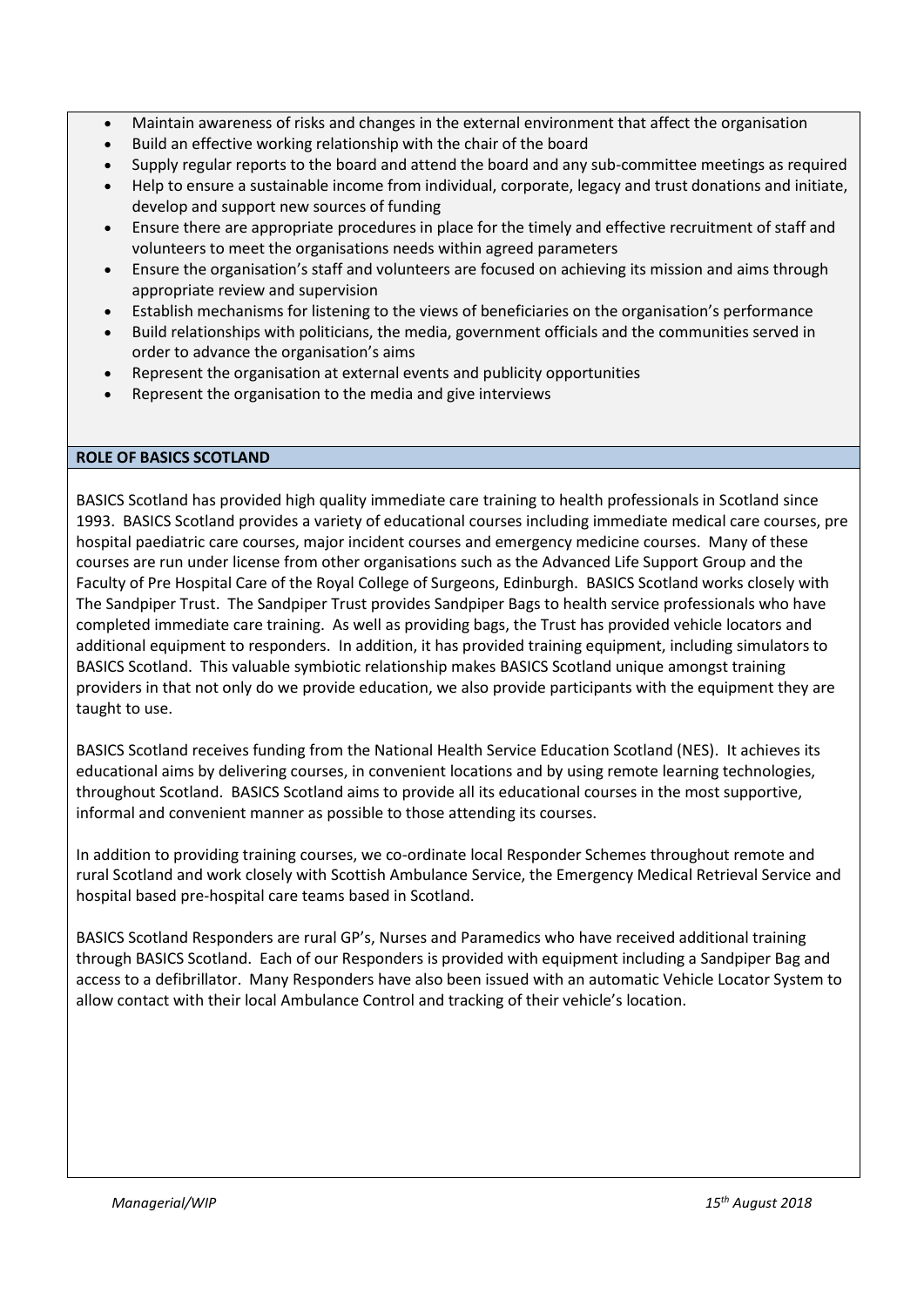

- **Leadership skills:** A prime role of the CEO is to motivate staff and volunteers and he or she needs personal drive and energy to achieve this.
- **Advocacy skills:** The CEO will be the public and private face of the organisation and needs to be able to effectively promote its aims.
- **Excellent interpersonal skills:** The CEO will need to build relationships with a variety of people, from beneficiaries and staff members to senior corporate executives and opinion formers.
- **Financial acumen:** The CEO will need to understand and be able to set an operating budget and develop other revenue streams that can provide a surplus for the organisation.
- **A quick learner:** The CEO will need to get up to speed quickly to understand the organisation and once in post, to quickly be able to manage the situations of beneficiaries and the nature of service provision and aims.
- **Develop relationships with key stakeholders:** Organisations such as NES, The Sandpiper Trust, The Scottish Ambulance Service, Health Boards, The Scottish Government, Universities, The Faculty of Prehospital Care of The Royal College of Surgeons of Edinburgh and other organisations working in the prehospital care and remote and rural healthcare.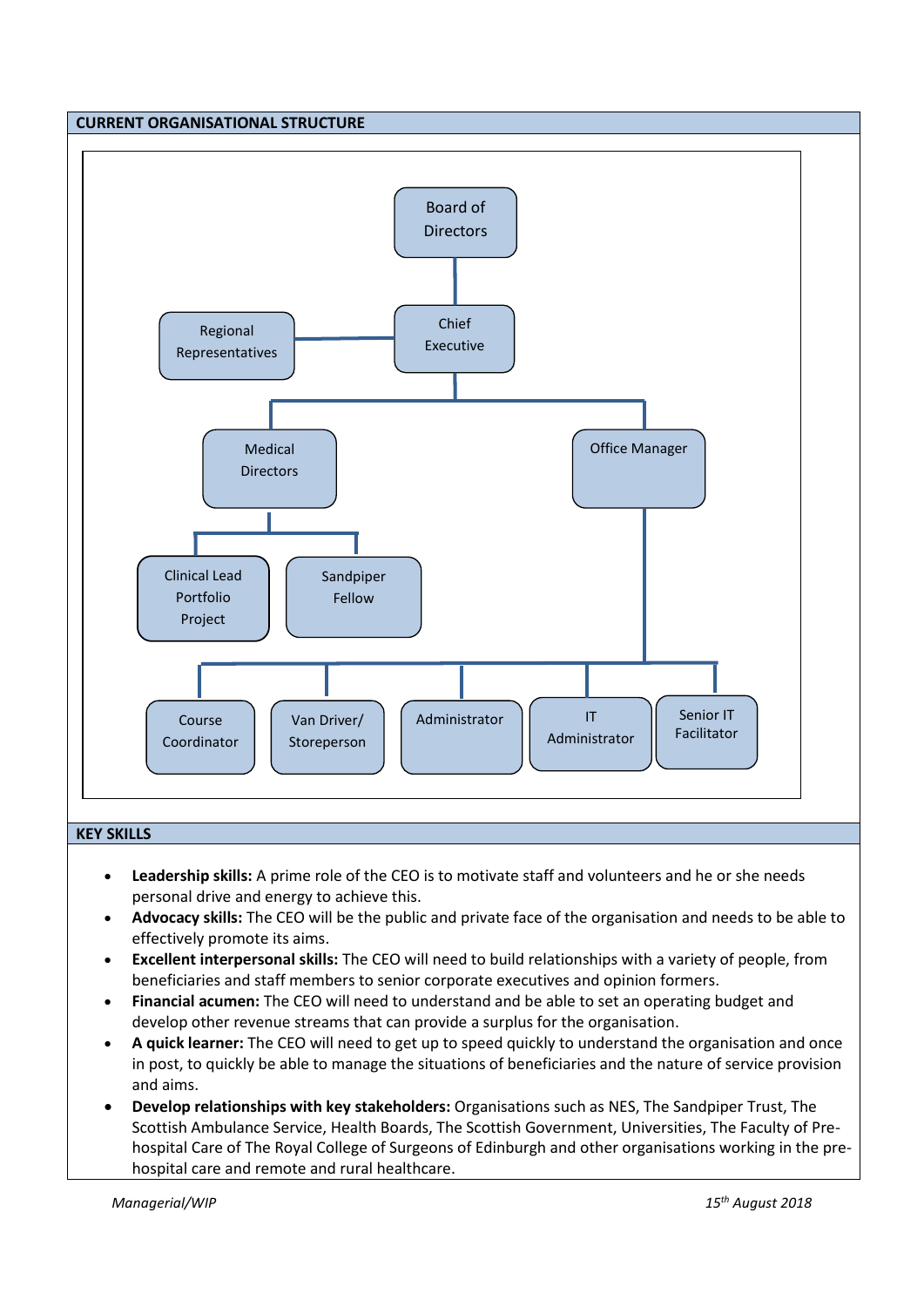**Support research projects:** The organisation is involved in a number of these. Some of these are clinical research such as the Sandpiper Wildcat Project and some involve educational research, particularly with regard to skill and knowledge decay following courses.

#### **EQUIPMENT AND MACHINERY**

The following are examples of equipment which will be used when undertaking the role:

- Personal computer or laptop, tablets and projector
- Use of network printers and photocopiers when required.
- Use of telephone systems.

**Note:** New equipment may be introduced as technology develops within the organisation, however, training will be provided.

#### **SYSTEMS**

The following are examples of systems which will be used when undertaking the role:

- Regular use of the Internet, Intranet, Outlook email system and Microsoft Office software Word, Excel, Access, Publisher, Powerpoint
- Project and performance management systems to support planning.
- Established database systems, eg contact/mailing database etc.
- Intranet/Internet for accessing information sources to support project implementation.

**Note:** New systems may be introduced as technology develops within the organisation, however, training will be provided.

#### **ASSIGNMENT AND REVIEW OF WORK**

The post holder is accountable to the Board of Directors at BASICS Scotland.

Overall direction will be provided through the Board's Chair.

Work is reviewed annually through the Personal Development Planning and Review system.

#### **PHYSICAL, MENTAL, EMOTIONAL AND ENVIRONMENTAL DEMANDS OF THE JOB**

#### **Physical:**

- Standard keyboard skills for producing reports and project plans.
- Requirement to travel between sites to attend project meetings.
- Transferring equipment required for presentations/training sessions across sites.

#### **Emotional:**

- Communicating sensitive issues or unwelcome information to stakeholders of the project.
- Liaising between groups of colleagues in different organisations who may have conflicting agendas and ways of working.